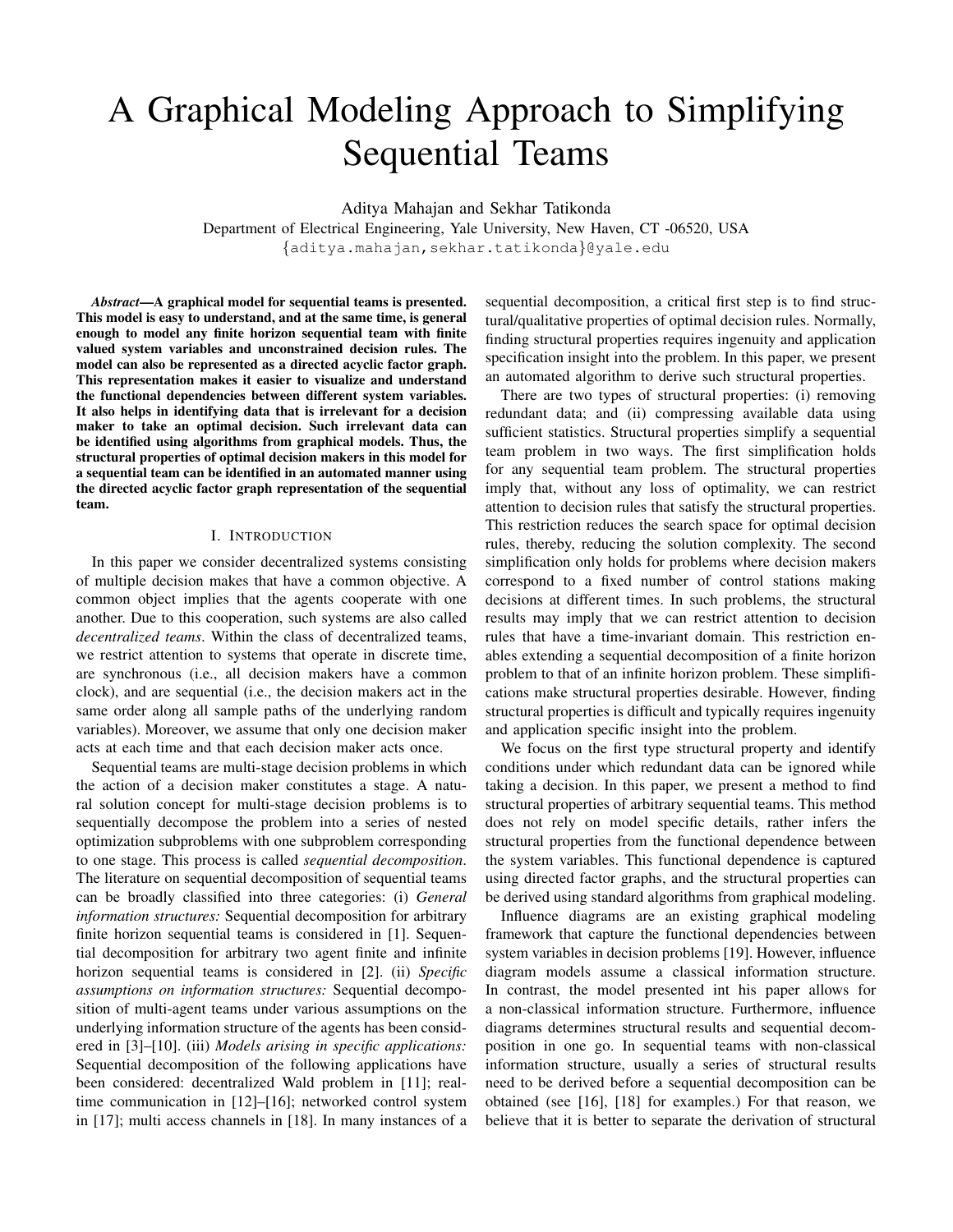results from the derivation of a sequential decomposition.

The two main contributions of this paper are: (i) We present a model of sequential teams that is easy to understand, and at the same time, is general enough to model any finite horizon sequential team with finite valued variables and unconstrained decision rules. (ii) We present a algorithm that derives structural results for this model. This gives an automated method to simplify sequential teams.

The rest of this paper is organized as follows. In Section II we present a model for sequential teams and show how such a model can be represented as a directed acyclic factor graph. In Section III we present structural results for the model of Section II and present a algorithm to determine these structural results by restructuring the graph corresponding to the sequential team. We give a few examples in Section IV and conclude in Section V.

## II. MODELLING AND PROBLEM FORMULATION

## *A. Sequential teams*

A sequential team consists of the following components.

- A finite set  $N$ , two subsets  $A$  and  $R$  of  $N$ , and a partial order  $\prec$  on N. The set N indexes system variables, the set A indexes decision makers (DMs), and the set  $R$  indexes the rewards.
- A collection  $\{\mathcal{X}_n, n \in \mathbb{N}\}\$  of finite sets representing state spaces of system variables  $X_n$ . For any subset S of N, let  $X_S \coloneqq (X_n, n \in S)$ .
- A collection  $\{I_n, n \in N\}$  of subsets of N such that for all  $i \in I_n$ ,  $i \prec n$ .  $\mathcal{I}_n$  denotes  $\prod_{i \in I_n} \mathcal{X}_n$ .
- A collection  $F_{N\setminus A} = \{f_n, n \in \tilde{N} \setminus A\}$  of stochastic kernel kernels, such that  $f_n$  is a stochastic kernel from  $\mathcal{I}_n$  to  $\mathcal{X}_n, n \in \mathbb{N} \setminus \mathbb{A}$ . These stochastic kernels represent the system dynamics.

The design objective is to choose decision functions  $G_A \coloneqq$  $(g_n, n \in A)$ , where  $g_n$  is a function from  $\mathcal{I}_n$  to  $\mathcal{X}_n$ ,  $n \in A$ , so as to maximize  $\mathbb{E}\left\{\sum_{n\in\mathbb{R}}X_n\right\}$ . The expectation is with respect to a joint measure  $\overline{P}^{G_A}$  on  $X_N$  which is given by

$$
P^{G_A}(X_N) = \prod_{n \in N \backslash A} f_n(X_n | I_n) \prod_{n \in A} \mathbb{1}[X_n = g_n(I_n)]. \tag{1}
$$

# *B. Some remarks on the model*

The sequential team model of [1] with finite system variable and finite primitive random variables can be reduced to the sequential team model defined above. The model of [1] assumes a total order on all agents. When the system variables and primitive random variables are finite valued, the  $\sigma$ -algebras  $\mathcal{J}_t$  defined in [1] are finite. So, these  $\sigma$ -algebras can be generated by finite partitions. The atoms of these partitions can be considered as the data observed by the DMs. This gives rise to a sequential team model of the type defined above.

The sequential form of the intrinsic model defined in [20] when finite system and finite primitive random variables can be reduced to the sequential model defined above. The intrinsic model is sequential if and only if there is a partial order on all system variables. When the system variables and primitive random variables are finite valued, the  $\sigma$ -algebras  $\mathcal{J}_{\alpha}$  defined in [20] are finite. So, as in the model of [1], these  $\sigma$ -algebras can be generated by a finite partition and the atom of these partitions can be considered as the data observed by the DMs. This gives rise to a sequential team model of the type defined above.

The sequential team problem defined above is an unconstrained optimization problem where the decision rules  ${g_n, n \in A}$  can be any function from  $\mathcal{I}_n$  to  $\mathcal{X}_n$ . Hence, using randomized decision rules will not improve performance [20]. So there is no loss of generality in assuming that all decision rules are deterministic.

## *C. A graphical model for decentralized teams*

The sequential team defined above can also be modeled as a labelled directed acyclic factor graph (DAFG). A DAFG is a bipartite graph with two types of nodes, variable nodes and factor nodes, that are connected by directed edges. Formally, a DAFG G is a tuple  $(V, \mathcal{F}, \mathcal{E})$ , where V is the set of variable nodes,  $\mathcal F$  is the set of factor nodes, and  $\mathcal E$  is the set of directed edges, which is a subset of  $(\mathcal{V} \times \mathcal{F}) \cup (\mathcal{F} \times \mathcal{V})$ . Each node has a label  $\{0, 1\}$ ; for variable node, a label 1 indicates that it is a reward node; for factor nodes, a label 1 indicates that it is a decision rule factor. Moreover, the graph is acyclic, so  $\mathcal E$  has no directed cycles.

A sequential team can be represented as a DAFG  $\mathcal{G}(\mathcal{V}, \mathcal{F}, \mathcal{E})$ . The variable nodes V and the factor nodes F are both indexed by  $N$ . To avoid confusion, we will use a tilde above the number to indicate the index of a factor node. The variable nodes with index in  $R$  have a label 1, others have a label 0; the factor nodes with index in A have a label 1, others have a label 0. The set of edges  $\mathcal E$  is given by  $\{(i, \tilde{n}) : i \in I_n,$  $n \in N$   $\cup$   $\{(i, \tilde{n}) : i \in I_n, n \in A\} \cup \{(\tilde{n}, n) : n \in N\}$  Thus, there is a variable node corresponding to each system variable and a factor node corresponding to each stochastic kernel and decision rules. These nodes are connected to indicate the functional dependencies between them. Furthermore, there is only one incoming edge at each variable node, and only one outgoing edge from each factor node. When we draw a DAFG, we use circles to indicate variable nodes and squares to indicate factor nodes. We indicate reward variables by solid circles and decision rule factors by solid squares.

We will use some terminology from graphical models. If there is an edge between node  $a$  and node  $b$ , then  $a$  is said to be *parent* of b and b a *child* of a, and a and b are *neighbors*. The set of parents of b is denoted as  $pa(b)$ , the set of children of a as  $ch(a)$ , the set of neighbors of a as  $ne(a)$ . There is a *path* from a to b if there exists nodes  $a = a_0, a_1, \ldots, a_k = b$ such that  $(a_{i-1}, a_i) \in \mathcal{E}, i = 1, \ldots, k$ . There is a *trail* from a to b if there exists nodes  $a = a_0, a_1, \ldots, a_k = b$  such that either  $(a_{i-1}, a_i) \in \mathcal{E}$  or  $(a_i, a_{i-1}) \in \mathcal{E}$ ,  $i = 1, \ldots, k$ . The nodes  $a$  such that there is a path from  $a$  to  $b$  are called *ancestors* an(b) of b. The nodes b such that there is a path from  $a$  to  $b$  are called *descendants*  $de(a)$  of  $a$ .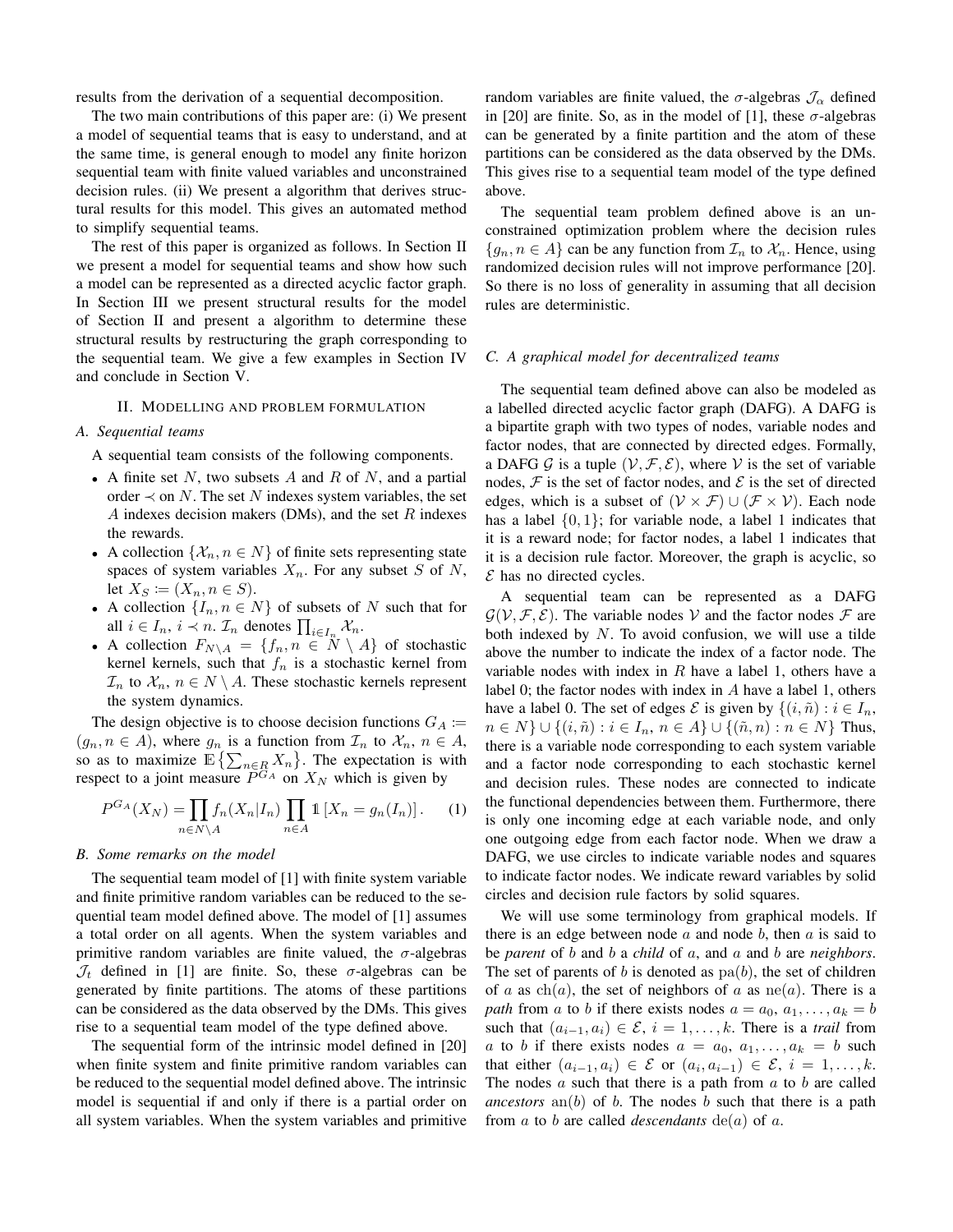# *D. An example*

To fix ideas, we consider the simplest sequential team, namely a Markov decision process (MDP), and show how to model it by a DAFG. A MDP consists of a plant and a control station. The control station observes the state of the plant and takes a control action based on all past plant observations and all past control actions. At each time an instantaneous reward that depends on the current state of the plant and the current control action is received. The control objective is to choose control laws to maximize the total expected reward.

We consider a MDP that operates for three time steps. First, we describe a mathematical model for the MDP; then, we construct a DAFG corresponding to that model.

Let  $x_1$ ,  $x_2$ ,  $x_3$  denote the state of the plant,  $u_1$ ,  $u_2$ ,  $u_3$ denote the control actions, and  $r_1$ ,  $r_2$ ,  $r_3$  denote the rewards. A partial order  $\prec$  on these variables is given by  $x_1 \prec u_1 \prec$  $x_2 \prec u_2 \prec x_3 \prec u_3$ , and  $x_i \prec r_i$ ,  $u_i \prec r_i$ ,  $i = 1, 2, 3$ .

The plant dynamics are given by stochastic kernels  $f_0(x_1)$ ,  $f_1(x_2|x_1, u_1)$ , and  $f_2(x_3|x_2, u_2)$ . The rewards are given by  $\rho_1(r_1|x_1, u_1)$ ,  $\rho_2(r_2|x_2, u_2)$ , and  $\rho_3(r_3|x_3, u_3)$ . The control station acts at three time instances. Therefore, the system has three decision makers, DM 1, DM 2, and DM 3. DM  $i$ generates control action  $u_i$  according to the following rules.

$$
u_1 = g_1(x_1),
$$
  
\n
$$
u_2 = g_2(x_1, x_2, u_1),
$$
  
\n
$$
u_3 = g_3(x_1, x_2, x_3, u_1, u_2).
$$

Now, we construct a DAFG corresponding to the above MDP model. For ease of representation, we will index the variable and factor nodes by the name of the variable. The DAFG has 9 variable nodes:  $x_1$ ,  $x_2$ ,  $x_3$ ,  $u_1$ ,  $u_2$ ,  $u_3$ ,  $r_1$ ,  $r_2$ ,  $r_3$ , and 9 factor nodes:  $f_0$ ,  $f_1$ ,  $f_2$ ,  $g_1$ ,  $g_2$ ,  $g_3$ ,  $\rho_1$ ,  $\rho_2$ ,  $\rho_3$ . The variable nodes  $r_1$ ,  $r_2$ ,  $r_3$  are reward nodes, and the factor nodes  $q_1$ ,  $q_2$ ,  $q_3$  are decision rule factors. Directed edges are added between the nodes to indicate functional dependencies between the nodes. The resulting DAFG is shown in Fig. 1.



Fig. 1: A DAFG corresponding to a MDP that operates for three time steps.

The design objective is to choose decision rules  $G_A$ , which are shown by solid squares, to maximize the expected value of the sum of the reward variables, which are shown by solid circles.

In this paper, we simplify the design of sequential teams by transforming the corresponding DAFG. These graph transformations are based on properties of measures that recursively

factorize with respect to a DAFG. In the next section, we explain these measures and their properties.

# *E. Recursive factorization of probability measures*

Given a DAFG corresponding to a sequential team, a joint measure on  $X_N$  is said to *recursively factorize* according to the DAFG G if there exists stochastic kernels  $\hat{F}_{N\setminus A} = \{ \tilde{f}_n, n \in$  $N \setminus A$  and functions  $\hat{G}_A = \{\hat{g}_n, n \in A\}$  such that

$$
Q(X_N) = \prod_{n \in N \backslash A} \hat{f}_n(\text{ch}(\tilde{n}) | \text{pa}(\tilde{n})) \prod_{n \in A} \mathbb{1} [\text{ch}(\tilde{n}) = \hat{g}_n(\text{pa}(\tilde{n}))]
$$
\n(2)

where the equality holds  $Q$  almost surely.

The joint measure  $P^{G_A}$  on  $X_N$ , which is given by (1), is of the form (2). So, any choice of decision rules  $G_A$ induces a joint measure  $P^{G_A}$  on  $X_N$  that recursively factorizes according to the DAFG  $G$ .

We now define some properties of graphical models which are invariant for any measure  $Q$  that recursively factorizes according to  $G$ . The variables  $X_J$  are said to be *irrelevant* to  $X_L$  given  $X_K$  in  $\mathcal{G}$ , denoted by  $X_J \perp \!\!\! \perp_{\mathcal{G}} X_L \mid X_K$ , if for any probability measure  $Q$  that recursively factorizes according to G

$$
Q(X_J|X_K, X_L) = Q(X_J|X_K)
$$

The set of all variables that are irrelevant to  $X_J$  given  $X_K$ are called irrelevant variables and denoted by  $ir(X_J | X_K)$ . The set of variable nodes that are irrelevant to  $X_N$  given  $X_K$  are called nodes *functionally determined* by  $X_K$  and denoted by  $fd(X_K)$ . Thus,  $fd(X_K) = ir(X_N | X_K)$ .

For any probability Q that recursively factorizes according to  $G$ , the conditional probability  $Q(X_J | X_K)$  can be expressed in terms of the marginals of (2). In this ratio of marginals, some product terms are common that will get cancelled. The remaining terms indicate the factor nodes that are needed to compute the conditional probability  $Q(X_J | X_K)$ . These factor nodes are called *requisite factor nodes* and denoted by  $\text{re}(X_J | X_K)$ . Furthermore, the subset  $\text{ob}(X_J | X_K)$  of  $X_K$ whose values are needed to compute the conditional probability  $Q(X_J | X_K)$  are called *observation variables*. The notion of requisite factor nodes is similar to that of requisite probability nodes defined in [22]. The only difference is that we explicitly keep track of the factors.

The *effective observations* for  $X_J$  given  $X_K$ , denoted by  $\mathrm{ef}(X_J | X_K)$ , are the subset of nodes functionally determined by  $X_K$  whose parents are requisite factors for  $X_J$  given  $X_K$ . Formally,

$$
ef(X_J|X_K) = \{ n \in fd(X_K) : pa(n) \in re(X_J|X_K) \} \setminus X_K
$$

All the sets defined for  $X_J$  given  $X_K$  defined above,  $\operatorname{ir}(X_J | X_K)$ ,  $\operatorname{re}(X_J | X_K)$ ,  $\operatorname{ob}(X_J | X_K)$ , and  $\operatorname{ef}(X_J | X_K)$ , can be determined using D-separation [23], which is an extension of d-separation [24] when there are deterministic functions. Dseparation in DAFG can be checked in linear time, either using a variation of breadth first search [23] or using a variation of the Bayes Ball algorithm [22]. Therefore, the sets ir $(X_J | X_K)$ ,  $re(X_J | X_K)$ ,  $ob(X_J | X_K)$ , and  $ef(X_J | X_K)$  can be determined in linear time.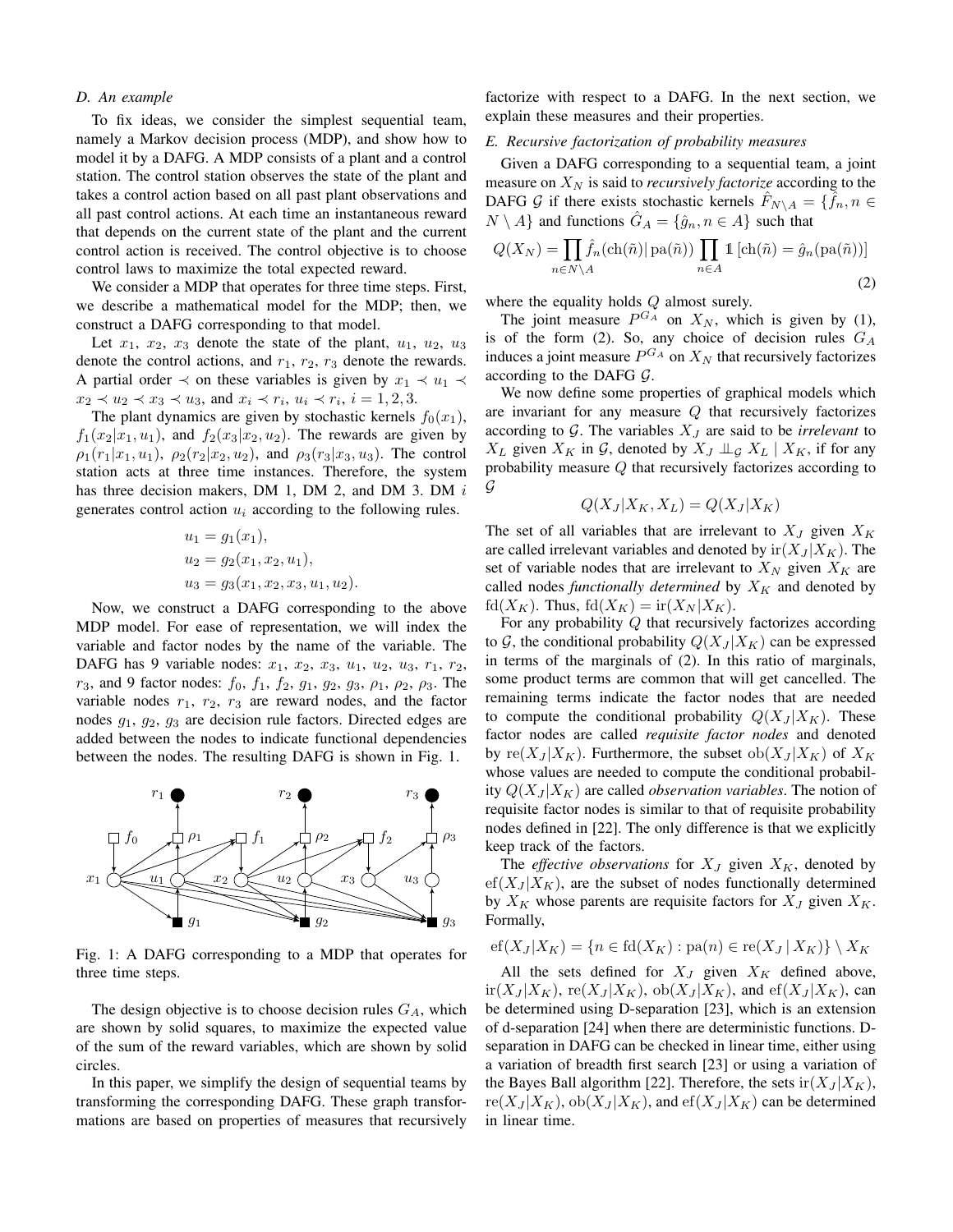## *F. Total order on decision makers*

In the result presented in this paper, we need a total order on all decision makers. In general, there are many total orders compatible with the partial order  $\prec$ . Given any partial order, a total order compatible with that partial order can be obtained using topological sort [21], which has a complexity linear in the number of nodes and edges.

# III. STRUCTURAL RESULT

All the data available at a decision maker may not be necessary to take an optimal decision. In this section, we find conditions to identify the redundant data at a decision maker. We also find conditions under which effectively observed data can be used by the decision maker. Then, we present a graphical test to check these conditions, and a graph transform to prune the redundant data and add effectively observed data at each DM.

# *A. Statement of the structural result*

Structural results for DM  $n, n \in A$ , can be derived by fixing the decision rules for all other DMs. With respect to DM  $n$ , the reward variables can be partitioned into two sets, dependent reward variables  $R_d(\tilde{n})$  and independent reward variables  $R_i(\tilde{n})$ . These sets are defined as

$$
R_d(\tilde{n}) \coloneqq \mathrm{de}(\tilde{n}) \cap R, \quad R_i(\tilde{n}) \coloneqq R \setminus R_d(\tilde{n}).
$$

The main result of this paper is the following.

*Theorem 1:* In the sequential team model of Section II-A, the decision rules are of the form

$$
u_n = g_n(\text{pa}(\tilde{n})).
$$

However, there is no loss of optimality in choosing rules of the form

$$
u_n = g_n\big(\operatorname{ob}(R_d(\tilde{n}) | \operatorname{ne}(\tilde{n})) \setminus \{u_n\},\
$$

$$
\operatorname{ef}(R_d(\tilde{n}) | \operatorname{pa}(\tilde{n})) \setminus \operatorname{de}(\tilde{n})\big) \tag{3}
$$

*Proof:* The proof is along the lines of the proof of the three step lemma of [25]. We fix the decision rules all DMs other than DM  $n$ , and look at the problem from the point of view of DM *n*. Since for any  $r \in R_i(\tilde{n})$ ,  $\tilde{n} \nless r$ , the choice of  $g_n$  does not influence the values of  $R_i(\tilde{n})$ . Thus,

$$
\max_{g_n} \mathbb{E}^{G_A, F_{N \setminus A}} \left\{ \sum_{X_i \in R} X_i \middle| pa(\tilde{n}) \right\}
$$
\n
$$
= \mathbb{E}^{G_{A \setminus (de(\tilde{n}) \cup \{\tilde{n}\})}, F_{N \setminus (A \cup de(\tilde{n}))}} \left\{ \sum_{X_i \in R_i(\tilde{n})} X_i \middle| pa(\tilde{n}) \right\}
$$
\n
$$
+ \max_{g_n} \mathbb{E}^{G_A, F_{N \setminus A}} \left\{ \sum_{X_i \in R_d(\tilde{n})} X_i \middle| pa(\tilde{n}) \right\}
$$

Now, the second term can be simplified as follows.

 $\mathbf{r}$ 

 $\mathbf{v}$ 

 $\lambda$ 

$$
\mathbb{E}^{G_A, F_{N\setminus A}} \left\{ \sum_{X_i \in R_d(\tilde{n})} X_i \middle| pa(\tilde{n}) \right\}
$$
\n
$$
\stackrel{(a)}{=} \mathbb{E}^{G_A, F_{N\setminus A}} \left\{ \sum_{X_i \in R_d(\tilde{n})} X_i \middle| pa(\tilde{n}), u_n \right\}
$$
\n
$$
\stackrel{(b)}{=} \mathbb{E}^{\text{re}(R_d(\tilde{n})|\text{ ne}(\tilde{n}))} \left\{ \sum_{X_i \in R_d(\tilde{n})} X_i \middle| pa(\tilde{n}), u_n \right\}
$$
\n
$$
\stackrel{(c)}{=} \mathbb{E}^{\text{re}(R_d(\tilde{n})|\text{ ne}(\tilde{n})) \setminus \{g_n\}} \left\{ \sum_{X_i \in R_d(\tilde{n})} X_i \middle| pa(\tilde{n}), u_n \right\}
$$
\n
$$
\stackrel{(d)}{=} \mathbb{E}^{\gamma} \left\{ \sum_{X_i \in R_d(\tilde{n})} X_i \middle| ob(R_d(\tilde{n})|\text{ ne}(\tilde{n})), u_n \right\}
$$
\n
$$
\stackrel{(e)}{=} F_{\gamma} (ob(R_d(\tilde{n})|\text{ ne}(\tilde{n})) \setminus \{u_n\}, u_n)
$$

In the above expression, (a) follows from  $u_n = g_n(\text{pa}(\tilde{n}))$ ;  $(b)$  follows from the definition of requisite factors;  $(c)$  follows from policy independence of conditional expectation [26];  $(d)$ follows from definition of observation variables; the term  $\gamma$ is (d) is a short hand for  $\text{re}(R_d(\tilde{n}) | \text{ne}(\tilde{n})) \setminus \{g_n\}$ ; and the function  $F_{\gamma}$  in (e) is for notational convenience.

Now, let  $U = u_n$ ,  $Y = ob(R_d(\tilde{n}) | ne(\tilde{n})) \setminus \{u_n\}$ , and  $Z =$  $pa(\tilde{n}) \setminus Y$ . Then, the optimization problem at DM n is

$$
\max_{g_n} F_{\gamma}(Y, g_n(Y, Z)).
$$

Now, let  $\hat{g}(Y) = \arg \max_{U} F_{\gamma}(Y, U)$  where ties are broken according to arbitrary but fixed rule. Then,

$$
F(Y, \hat{g}(Y)) \ge F_{\gamma}(Y, U) = F(Y, g_n(Y, Z))
$$
\n<sup>(4)</sup>

for all  $U$ ,  $Y$ , and  $Z$ . When the decision space Y belongs to an infinite space, we need to worry about measurability of  $\hat{q}$ . In that case, a measurable  $\hat{g}$  that satisfies (4) can be chosen by breaking ties in a specific manner. For example, see [25], [27].

Equation (4) implies that we can choose an optimal decision rule  $\hat{g}$  for DM  $n$  such that

$$
u_n = \hat{g}(\text{ob}(R_d(\tilde{n}) | \text{ne}(\tilde{n})) \setminus \{u_n\}).
$$

The choice of  $\hat{g}$  depends on  $\gamma$ . Furthermore, the variables  $\operatorname{ef}(R_d(\tilde{n}) | \operatorname{pa}(\tilde{n})) \backslash \operatorname{de}(\tilde{n})$  depend only on  $\gamma$  and do not depend on  $u_n$  or  $g_n$ . Since, all functions in  $\gamma$  are fixed, the DM n can compute  $\operatorname{ef}(R_d(\tilde{n}) | \operatorname{pa}(\tilde{n})) \setminus \operatorname{de}(\tilde{n})$  and use them for taking a decision. Thus, without loss of optimality all DMs can restrict attention to decision rules of the form (3).

## *B. Graphical algorithm for structural results*

We need to identify  $\text{de}(\tilde{n})$ ,  $\text{pa}(\tilde{n})$ ,  $R_d(\tilde{n})$ ,  $\text{ob}(R_d(\tilde{n}))$  ne $(\tilde{n})$ ) and  $\operatorname{ef}(R_d(\tilde{n})| \operatorname{pa}(\tilde{n}))$  to reduce the decision rule at DM n to the form (3). The sets  $de(\tilde{n})$ ,  $pa(\tilde{n})$  and  $R_d(\tilde{n})$  can be computed efficiently from the graphical model. The sets  $ob(R_d(\tilde{n})|ne(\tilde{n}))$  and  $ef(R_d(\tilde{n})|pa(\tilde{n}))$  can be computed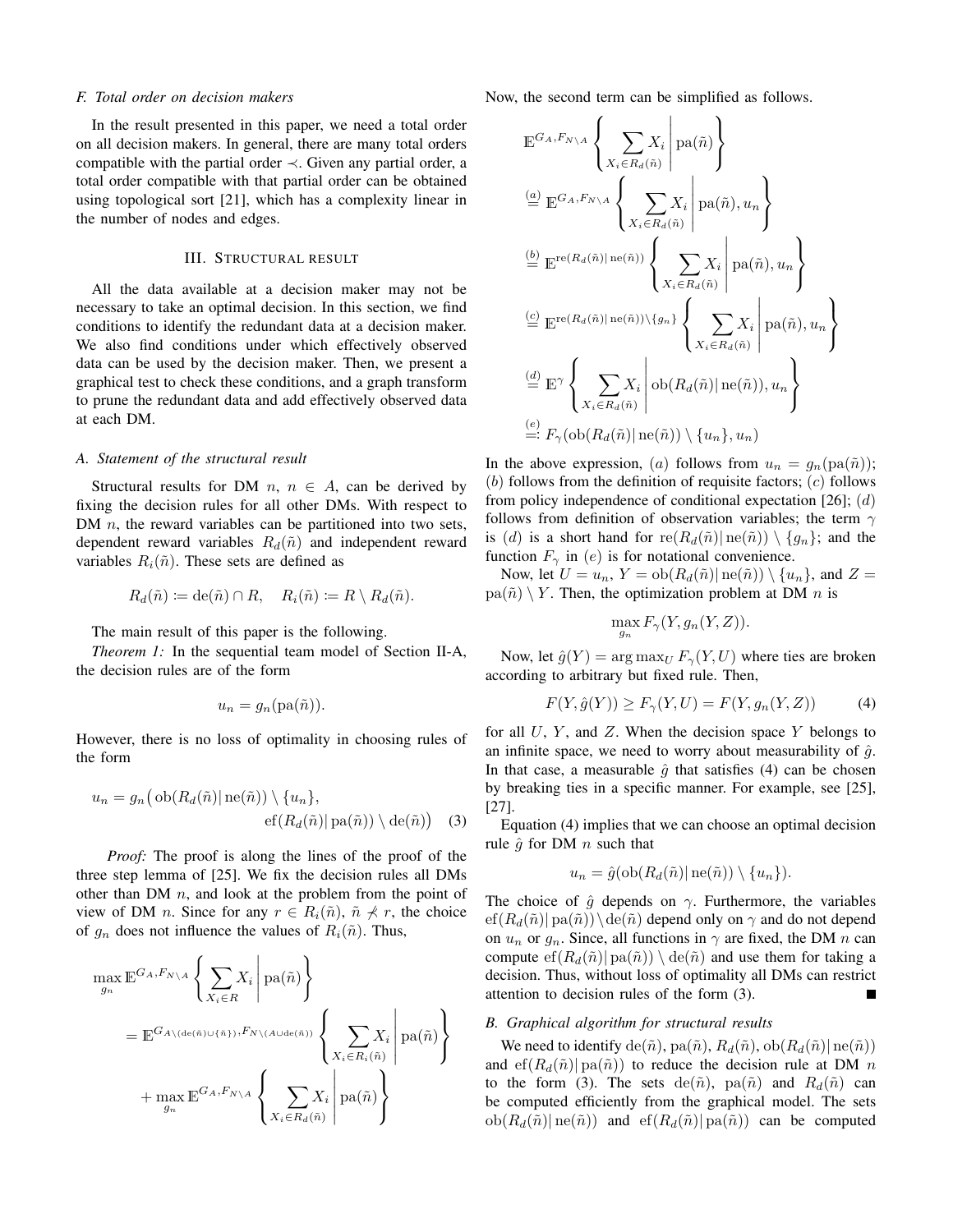in linear time [22], [23]. Thus, we can efficiently find the structural results of all DMs using a graphical algorithm, which we call graph restructuring. This algorithm is shown in Algorithm 1. We pick DMs in an descending order according to ≺, and apply the structural results of Theorem 1 to each DM one by one. The graph restructuring algorithm can be applied multiple times until it does not change the DAFG. This algorithm is called graph simplification and shown in Algorithm 2.

|  |  |  | Algorithm 1 Graph restructuring algorithm |  |
|--|--|--|-------------------------------------------|--|
|--|--|--|-------------------------------------------|--|

1: function RESTRUCTURE GRAPH  $(\mathcal{G}(\mathcal{V}, \mathcal{F}, \mathcal{E}), A, R)$ 2:  $A_s \leftarrow \text{topological\_sort}(A)$ 3:  $A_r$  ← reverse( $A_s$ ) 4: for all  $\tilde{n} \in A_r$  do 5:  $Pa \leftarrow \text{pa}(\tilde{n})$ 6:  $U \leftarrow \{u_n\}$ 7:  $Ne \leftarrow Pa \cup U$ 8:  $De \leftarrow de(\tilde{n})$ 9:  $Rd \leftarrow De \cap R$ 10:  $Ob \leftarrow ob(Rd|Ne) \setminus U$ 11:  $Ef \leftarrow ef(Rd|Pa) \setminus De$ 12: **for all**  $a \in Pa \setminus Ob$  **do** 13:  $\mathcal{E} \leftarrow \mathcal{E} \setminus \{(a, \tilde{n})\}$ 14: end for 15: **for all**  $a \in Ef \setminus De$  **do** 16:  $\mathcal{E} \leftarrow \mathcal{E} \cup \{(a, \tilde{n})\}$ 17: end for 18:  $\mathcal{G} \leftarrow \mathcal{G}(\mathcal{V}, \mathcal{F}, \mathcal{E})$ 19: end for 20: return  $G$ 21: end function

|  | <b>Algorithm 2</b> Graph simplification algorithm |  |  |  |  |  |
|--|---------------------------------------------------|--|--|--|--|--|
|--|---------------------------------------------------|--|--|--|--|--|

| 1: function SIMPLIFY_GRAPH( $\mathcal{G}$ , A, R, max_count)            |  |  |  |
|-------------------------------------------------------------------------|--|--|--|
| count $\leftarrow$ 0<br>2:                                              |  |  |  |
| repeat<br>3:                                                            |  |  |  |
| $count \leftarrow count + 1$<br>4:                                      |  |  |  |
| $G' \leftarrow G$<br>5:                                                 |  |  |  |
| $\mathcal{G} \leftarrow$ restructure_graph( $\mathcal{G}, A, R$ )<br>6: |  |  |  |
| <b>until</b> $(G = G')$ or (count = max_count)<br>7:                    |  |  |  |
| return $G$<br>8:                                                        |  |  |  |
| 9: end function                                                         |  |  |  |

To understand this algorithm, lets consider the MDP of Section II-D. After sorting the DMs, we get  $g_3$ ,  $g_2$ ,  $g_1$ . For DM  $g_3$ ,  $pa(g_3) = \{x_1, u_1, x_2, u_2, x_3\}$ ,  $R_d(g_3) = \{r_3\}$ ,  $ob(R_d(g_3)| \operatorname{ne}(g_3)) = \{x_3, u_3\}$ , and  $ef(R_d(g_3)| \operatorname{pa}(g_3)) = \emptyset$ . Thus, the edges  $(x_1, g_3)$ ,  $(u_1, g_3)$ ,  $(x_2, g_3)$ , and  $(u_2, g_3)$  are removed and no edges are added. The resultant DAFG is shown in Fig. 2(a). For DM  $g_2$  in this DAFG,  $pa(g_2) = \{x_1, u_1, x_2\}$ ,  $R_d(g_2) = \{r_2, r_3\}, \text{ ob}(R_d(g_2) | \text{ne}(g_2)) = \{x_2, u_2\}, \text{ and}$  $\operatorname{ef}(R_d(g_2)|\operatorname{pa}(g_2)) = \emptyset$ . Thus, the edges  $(x_1, g_2)$  and  $(u_1, g_2)$ are removed. The resultant DAFG is shown in Fig. 2(b). For



(a) Graph restructuring to node  $g_3$  of MDP of Fig 1.



(b) Graph restructuring to node  $g_2$  of MDP of part (a).

Fig. 2: Intermediate steps of graph restructuring algorithm to MDP shown in Fig. 1.

DM  $g_1$  in this DAFG,  $pa(g_1) = \{x_1\}$ ,  $R_d(g_1) = \{r_1, r_2, r_3\}$ ,  $ob(R_d(g_1)| \operatorname{ne}(g_1)) = \{x_1, u_1\}$ , and  $ef(R_d(g_1)| \operatorname{ne}(g_1)) = \emptyset$ . Thus, no edge is removed or added. Thus, DAFG of Fig. 1 can be reduced to DAFG of Fig. 2(b) without any loss of optimality.

The first step of Algorithm 1, which reverse sorts the DMs according to the partial order  $\prec$ , is optional. If we pick DMs in an arbitrary order, the graph simplification algorithm will take more steps before it converges. In Algorithm 2, we believe that after a finite number of steps  $\mathcal{G}'$  should be equal to  $\mathcal{G}$ . However, we have not been able to prove this so far. Thus, to ensure the correctness of the algorithm, we limit the number of iterations to max count.

## IV. SOME ILLUSTRATIVE EXAMPLES

#### *A. A two agent sequential team*

Consider a sequential team with two control stations that runs for 2 time steps. First, we describe a mathematical model for this sequential team; next, we construct a DAFG corresponding to that model; then, we apply the graph simplification algorithm on this DAFG.

Let  $x_1$ ,  $x_2$  denote the state of the plant,  $u_{1,1}$ ,  $u_{1,2}$  denote the control actions of station 1,  $u_{2,1}$ ,  $u_{2,2}$  denote the control actions of station 2, and  $r_1$ ,  $r_2$ , denote the rewards. The plant dynamics are given by stochastic kernels  $f_0(x_1)$ ,  $f_1(x_2|x_1, u_{1,1}, u_{2,1})$ . The rewards are given by stochastic kernels  $\rho_1(r_1|x_1, u_{1,1}, u_{2,1}), \rho_2(r_2|x_2, u_{1,2}, u_{2,2}).$  The two control stations act for two time instances. Therefore, the system has four decision makers, DM  $(1,1)$ , DM  $(1,2)$ , DM  $(2,1)$ , and DM (2,2). DM  $(i, j)$  generates control action  $u_{i,j}$  according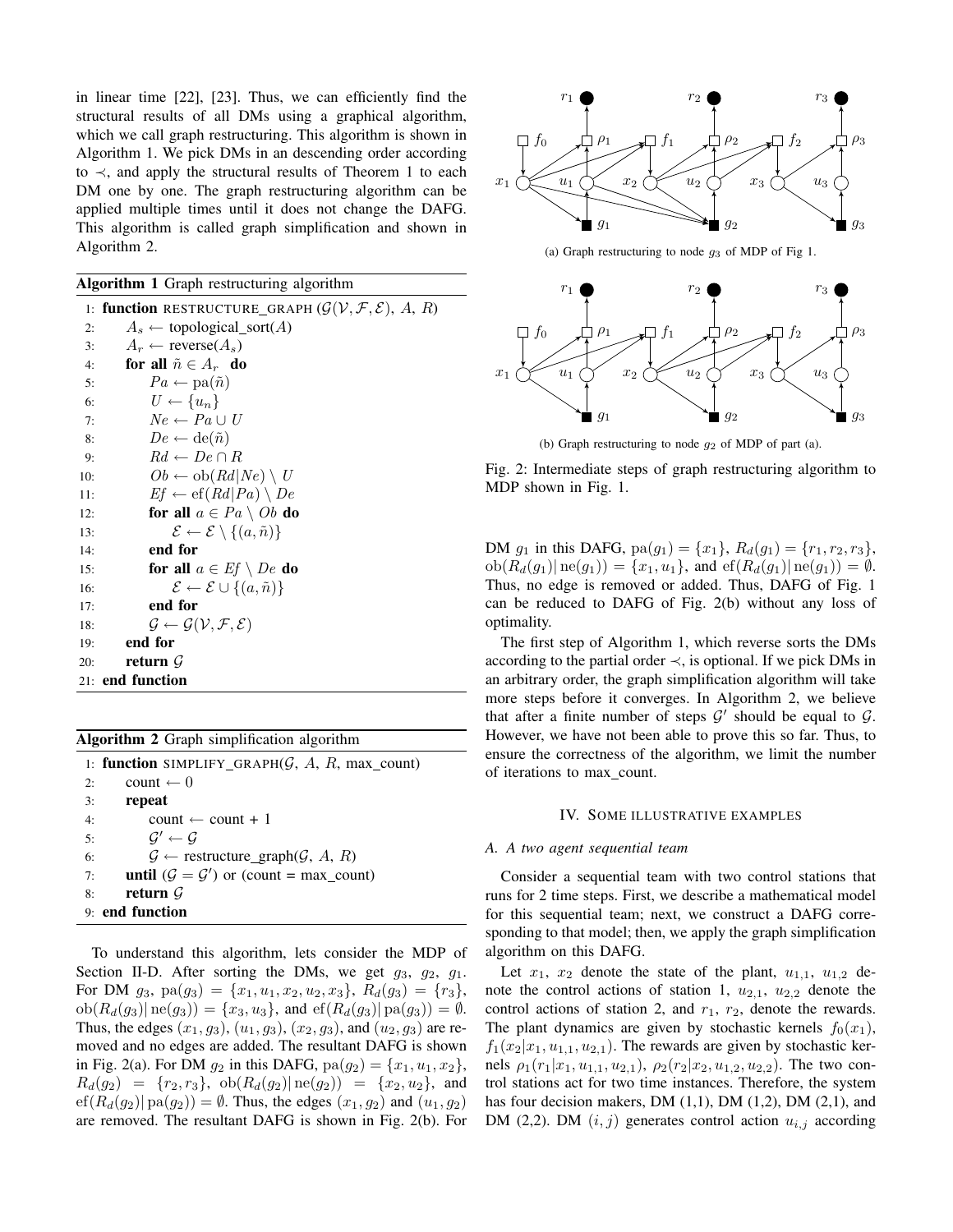

(a) DAFG corresponding to a simple two agent team.



(c) First pass of graph simplification. Graph restructuring at factor  $g_{2,1}$  of the DAFG of part (b). Edge  $(u_{2,1}, g_{1,2})$  is added.



(e) Second pass of graph simplification. Graph restructuring at factor  $g_{2,2}$  of the DAFG of part (d). Edge  $(u_{2,1}, g_{2,2})$  is added and edges  $(x_1, g_2, z)$  and  $(u_1, x_1, g_2, z)$  are removed.



(g) Third pass of graph simplification. Graph restructuring at factor  $g_{2,2}$  of the DAFG of part (f). Edge  $(u_{2,1}, g_{2,2})$  is removed.



(b) First pass of graph simplification. Graph restructuring at factor  $g_{2,2}$  of the DAFG of part (a). Edge  $(u_{2,1}, g_{2,2})$  is removed and edges  $(u_{1,1}, g_{2,2})$  and  $(u_{1,2}, g_{2,2})$  are added.



(d) First pass of graph simplification. Graph restructuring at factor  $g_{1,2}$  of the DAFG of part (c). Edge  $(u_{1,1}, g_{2,1})$  is added.



(f) Second pass of graph simplification. Graph restructuring at factor  $g_{1,2}$  of the DAFG of part (e). Edges  $(x_1, g_{1,2})$  and  $(u_{1,1}, g_{1,2})$  are removed.



(h) Third pass of graph simplification. Graph restructuring at factor  $g_{1,2}$  of the DAFG of part (g). Edge  $(u_{2,1}, g_{1,2})$  is removed.

Fig. 3: A DAFG corresponding to a simple two station sequential team and its simplification.

to the following rules.

$$
u_{1,1} = g_{1,1}(x_1), \t u_{2,1} = g_{2,1}(x_1),
$$
  
\n
$$
u_{1,2} = g_{1,1}(x_1, x_2, u_{1,1}), \t u_{2,2} = g_{2,1}(x_1, x_2, u_{2,1}).
$$

A DAFG corresponding to this model is shown in Fig. 3(a). For ease of notation, we represent the graph nodes by names of the variables and the functions, rather than an index. For this DAFG, a total order on the DMs is  ${g_{1,1}, g_{2,1}, g_{1,2}, g_{2,2}}$ . The simplification of this model, including the intermediate steps, is shown in Fig. 3(b)–(h). The graph simplication requires three passes before settling on a result. A third pass could have been avoided if we had kept track of nodes which were deteled in the previous passes. For example, while running graph restructuring at DM  $g_{2,2}$  the edge  $(u_{2,1}, g_{2,2})$  was deleted in the first pass, added back in the second pass, and deleted again in the third pass. Had we not adding this edge back in the second pass, the third pass would have been avoided. This suggests a possible fine tuning of graph restructuring algorithm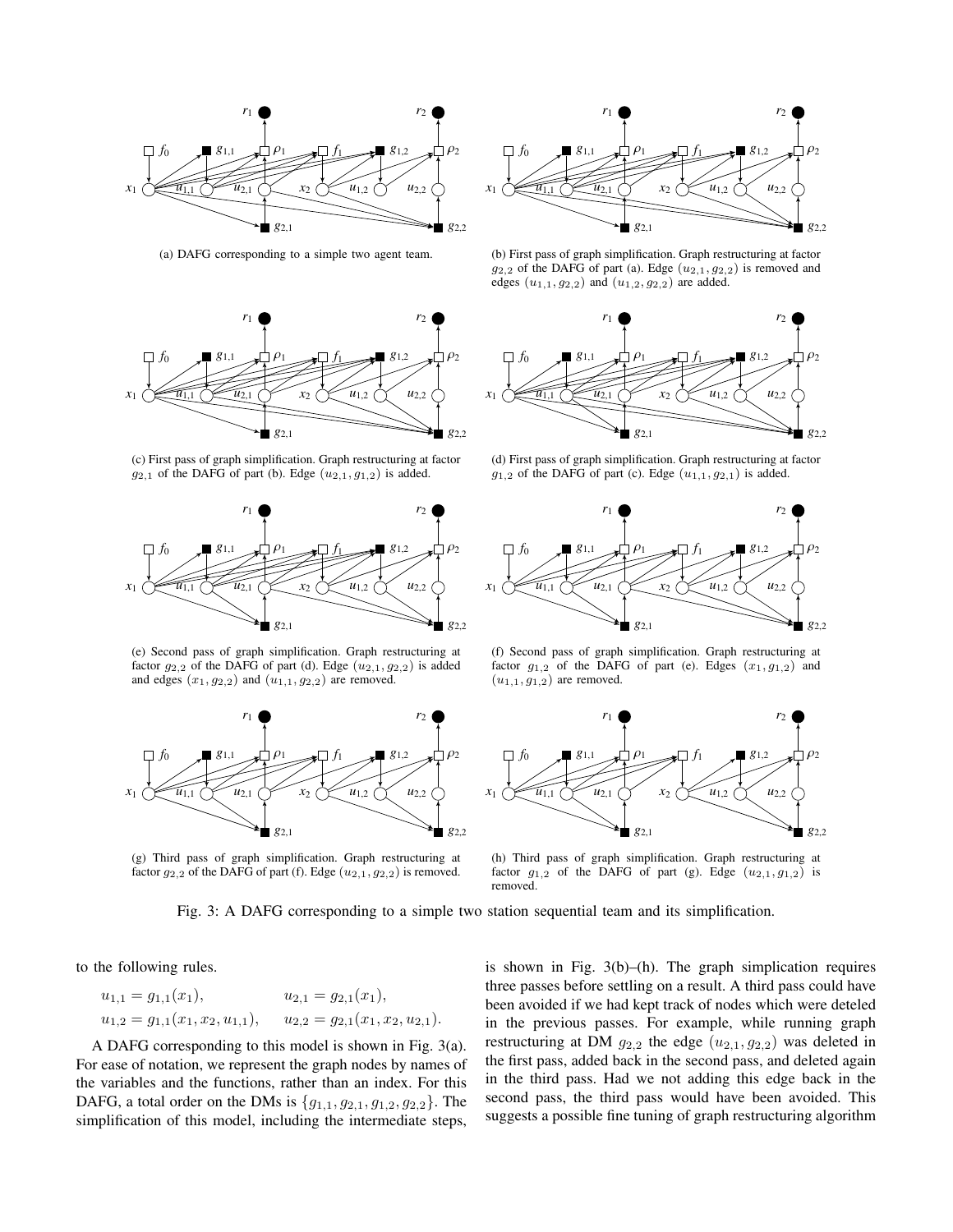

(a) DAFG corresponding to a real-time source coding system.



(b) Graph simplification of the DAFG of part (a). Edges  $(m_1, c_3)$ ,  $(m_2, c_3)$ ,  $(m_1, c_2)$  are added and edges  $(x_1, c_3), (x_2, c_3), (x_1, c_2)$  are deleted.



(c) Graph simplification of the DAFG of part (b). Edges  $(y_1, c_3)$ ,  $(y_2, c_3)$ ,  $(m_1, c_3)$ ,  $(y_1, c_2)$  are removed.

Fig. 4: Graph simplification of a DAFG of a real-time source coding system.

at the cost of keeping track of the results of previous passes.

Fig. 3(h) shows that there is no loss optimality in choosing control laws of the form

$$
u_{1,1} = g_{1,1}(x_1), \t u_{2,1} = g_{2,1}(x_1, u_{1,1}),
$$
  
\n
$$
u_{1,2} = g_{1,1}(x_2), \t u_{2,2} = g_{2,1}(x_2, u_{1,2}).
$$

This structural result can also be derived analytically by following the same reasoning as the graph simplification.

## *B. Real time source coding*

Consider the real-time source coding problem described in [25] that operates for 3 time steps. The system variables are given as follows. Let  $x_1$ ,  $x_2$ ,  $x_3$ , denote the outputs of a Markov source. These are encoded casually and in real-time by an encoder to produce encoded symbols  $y_1, y_2, y_3$ . These encoded symbols are observed by a finite memory receiver. The receiver updates its memory  $m_1$ ,  $m_2$ , and generates source estimates  $\hat{x}_1$ ,  $\hat{x}_2$ ,  $\hat{x}_3$  causally and in real-time. A distortion  $d_1$ ,  $d_2, d_3$ , is incurred at each step. A partial order on these system variables is given by  $x_1 \prec x_2 \prec x_3, y_1 \prec y_2 \prec y_3, m_1 \prec m_2$ ,  $x_i \prec y_i \prec \hat{x}_i \prec d_i, i = 1, 2, 3, \text{ and } y_i \prec m_i \prec \hat{x}_{i+1}, i = 1, 2.$ 

The system stochastic kernels and decision rules are given as follows. The source output is given by stochastic kernels  $f_1(x_1)$ ,  $f_2(x_2|x_1)$ ,  $f_3(x_3|x_2)$ . The distortions are given by  $\rho_1(d_1|x_1, \hat{x}_1)$ ,  $\rho_2(d_2|x_2, \hat{x}_2)$ ,  $\rho_3(d_3|x_3, \hat{x}_3)$ . The decision rules at the encoder and receiver are given by

$$
y_1 = c_1(x_1), \qquad \hat{x}_1 = g_1(y_1)
$$
  
\n
$$
y_2 = c_2(x_1, x_2, y_1) \qquad \hat{x}_2 = g_2(y_2, m_1)
$$
  
\n
$$
y_3 = c_2(x_1, x_2, x_3, y_1, y_2) \qquad \hat{x}_3 = g_3(y_3, m_2)
$$
  
\n
$$
m_1 = l_1(y_1) \qquad m_2 = l_2(y_2, m_1)
$$

The objective is to choose  $c_1$ ,  $c_2$ ,  $c_3$ ,  $g_1$ ,  $g_2$ ,  $g_3$ ,  $l_1$ , and  $l_2$ to minimize the total expected distortion (which is the same as maximizing the negative of total expected distortion).

A DAFG corresponding to the above model is shown in Fig. 4(a). For ease of notation, we represent the graph nodes by the names of the variables and functions, rather than an index. For this DAFG, a total or